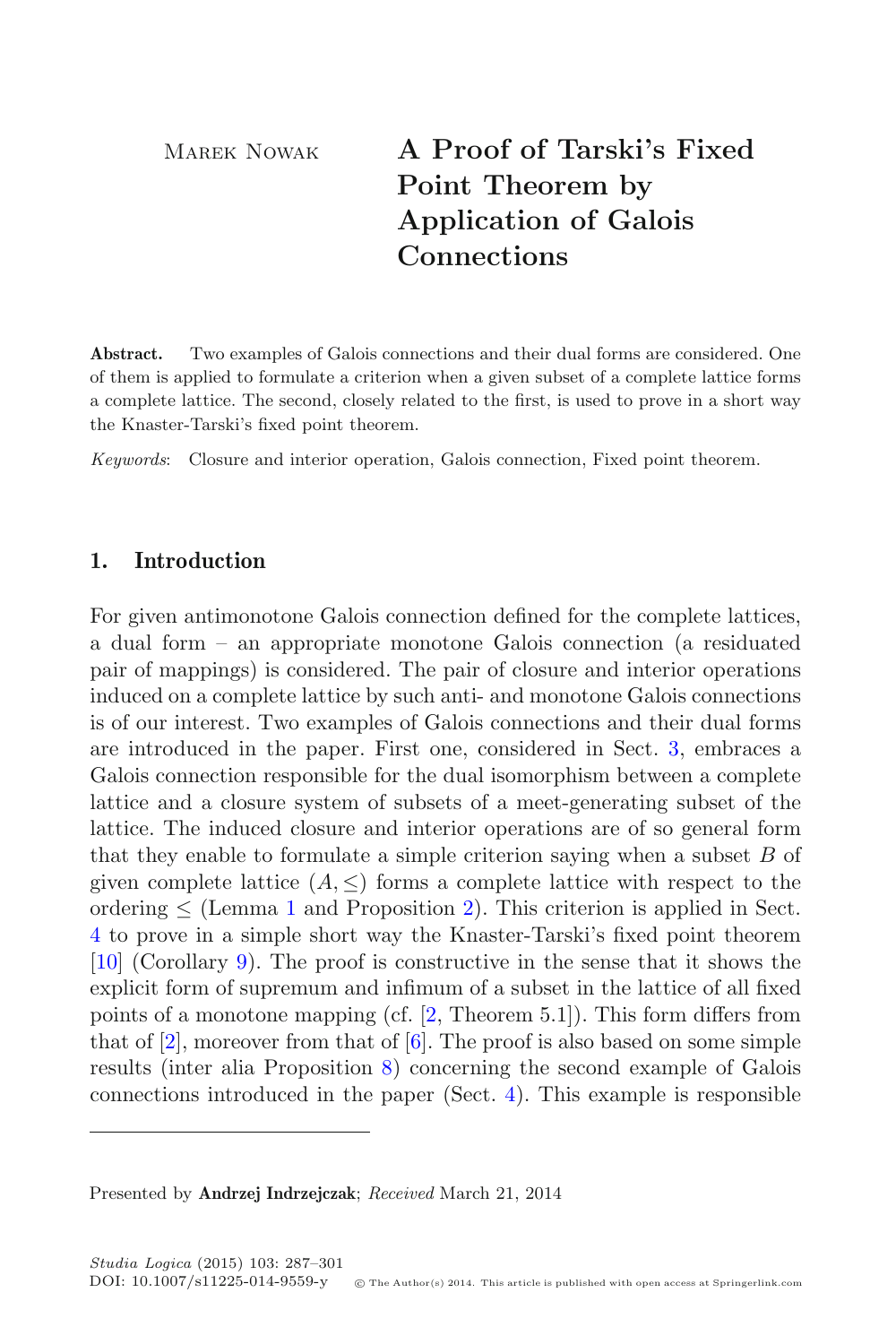for well-known isomorphisms between the lattice of all closure (interior) operations defined on a complete lattice  $(A, \leq)$  and the lattice of all closure (interior) systems of  $(A, \leq)$ . The induced closure and interior operations are here defined on the complete lattice of all monotone mappings of a complete lattice  $(A, \leq)$  into itself. The closure operation C induced by the antimonotone Galois connection assigns to each monotone map  $\alpha$  the least closure operation c defined on  $(A, \leq)$  such that  $\alpha \leq c$ , where  $\leq$  is the pointwise order on mappings from  $A$  to  $A$  induced by lattice ordering of  $(A, \leq)$ . In turn, the dual (monotone) Galois connection induces an interior operation Int assigning to each monotone mapping  $\alpha$  the greatest interior operation I on  $(A, \leq)$  such that  $I \leq \alpha$ . A crucial point of the proof of Knaster-Tarski's theorem presented here, is the fact that the set of all fixed points of a monotone map  $\alpha$  turns out to be the intersection of the closure and interior systems of  $(A, \leq)$  corresponding to closure  $C(\alpha)$  and interior  $Int(\alpha)$  operations, respectively.

### **2. Preliminaries**

The paper deals mostly with the closure and interior operations defined on a complete lattice. Given a complete lattice  $(A, \leq)$  any mapping  $C : A \longrightarrow A$ such that for each  $a \in A$ ,  $a \leq C(a)$ ,  $C(C(a)) \leq C(a)$  and C is monotone:  $a \leq b \Rightarrow C(a) \leq C(b)$ , is called a *closure operation* defined on  $(A, \leq)$ . Any subset B <sup>⊆</sup> A is said to be a *closure system* or *Moore family* of the lattice  $(A, \leq)$  if for each  $X \subseteq B$ , inf<sub>A</sub>  $X \in B$ . Given a closure operation C on  $(A, \leq)$ , the set of all its fixed points called *closed elements*: {a  $\in$  $A: a = C(a)$ , is a closure system of  $(A, \leq)$ . Conversely, given a closure system B of  $(A, \leq)$ , the map  $C : A \longrightarrow A$  defined by  $C(a) = \inf_{A} \{x \in A\}$  $B: a \leq x\}$ , is a closure operation on  $(A, \leq)$ . The closure system B is just the set of all its closed elements. On the other hand, the closure system of all closed elements of a given closure operation  $C$  defines, in that way, just the operation  $C$ . Thus, there is a one to one correspondence between the class of all closure operations and of all closure systems of  $(A, \leq)$  (in fact it is a dual isomorphism between respective complete lattices of all closure operations and closure systems). Any closure system B of  $(A, \leq)$  forms a complete lattice with respect to the order  $\leq$  such that  $\inf_B X = \inf_A X$  and  $\sup_B X = C(\sup_A X)$ , for each  $X \subseteq B$ , where C is the closure operation corresponding to closure system  $B$ . Given a subset  $X$  of  $A$ , there exists the least closure system B of  $(A, \leq)$  such that  $X \subseteq B$ , called *generated by* X. It will be denoted here by  $[X]_{cl}$ . It is simply the intersection of all the closure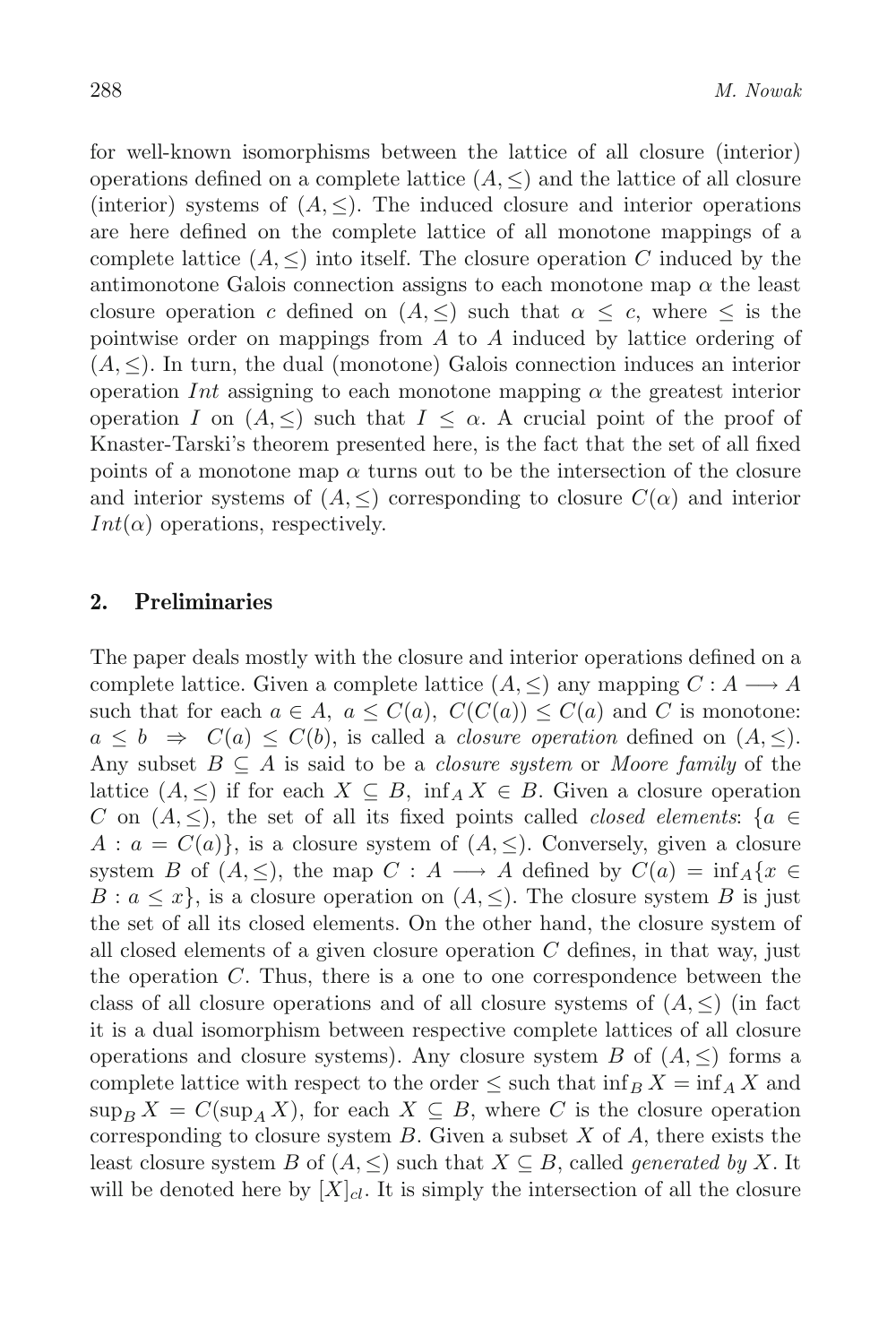systems of  $(A, \leq)$  containing X and is of the form:  $[X]_{cl} = \{ \inf_A Y : Y \subseteq X \}.$ The closure operation C corresponding to closure system  $[X]_{cl}$  is expressed by  $C(a) = \inf_A \{x \in X : a \leq x\}$ , any  $a \in A$ .

An *interior operation* and an *interior system* are the dual concepts with respect to closure ones. That is, a monotone mapping  $I : A \longrightarrow A$  such that for any  $a \in A$ ,  $I(a) \leq a, I(a) \leq I(I(a))$  is said to be an *interior operation* defined on a complete lattice  $(A, \leq)$ . Any subset B of A is called an *interior system* of the lattice  $(A, \leq)$  if for each  $X \subseteq B$ , sup<sub>A</sub>  $X \in B$ . Given an interior operation I on  $(A, \leq)$  the set of all its fixed poits called *open elements*:  $\{a \in A : a = I(a)\}\$ , is an interior system of  $(A, \le)$ . Conversely, given an interior system B of  $(A, \leq)$ , the map  $I : A \longrightarrow A$  defined by  $I(a) = \sup_{A} \{x \in B : x \leq a\}$ , is an interior operation on  $(A, \leq)$ . The interior system  $B$  is just the set of all its open elements. On the other hand, the interior system of all open elements of a given interior operation  $I$  defines, in that way, just the operation  $I$ . So, as before, a similar correspondence between the class of all interior operations and interior systems, exists (which is an isomorphism of respective complete lattices of all interior operations and all interior systems of  $(A, \leq)$ ). Any interior system B of  $(A, \leq)$  forms a complete lattice with respect to the order  $\leq$  such that  $\sup_{B} X = \sup_{A} X$ and  $\inf_B X = I(\inf_A X)$ , for each  $X \subseteq B$ , where I is the interior operation corresponding to interior system  $B$ . Given a subset  $X$  of  $A$ , there exists the least interior system B of  $(A, \leq)$  such that  $X \subseteq B$ . Such an interior system is said to be *generated by* X and will be denoted as  $[X]_{in}$ . It is the intersection of all the interior systems of  $(A, \leq)$  containing X and is of the form:  $[X]_{in} = \{ \sup_A Y : Y \subseteq X \}$ . The interior operation I corresponding to interior system  $[X]_{in}$  is defined by  $I(a) = \sup_{A} \{x \in X : x \leq a\}$ , any  $a \in A$ .

We shall consider the monotone and antimonotone Galois connections defined only for complete lattices. A general theory of Galois connections is to be found for example in  $[1,3-5,7]$  $[1,3-5,7]$  $[1,3-5,7]$  $[1,3-5,7]$ .

Let us remind that while  $(A, \leq_A), (B, \leq_B)$  are the complete lattices, any pair of mappings  $f : A \longrightarrow B$ ,  $g : B \longrightarrow A$  such that for each  $a \in A, b \in B: b \leq_B f(a)$  if  $a \leq_A g(b)$ , is called an *antimonotone Galois connection* for those lattices. Equivalently, such a Galois connection  $(f,g)$  fulfils the following conditions:  $a \leq_A g(f(a))$ ,  $b \leq_B f(g(b))$  for any  $a \in A$ ,  $b \in B$  and  $f, g$  are antimonotone. When the pairs  $(f, g_1), (f, g_2)$ are Galois connections for the lattices  $(A, \leq_A), (B, \leq_B)$  then  $g_1 = g_2$ . The first element f of an antimonotone Galois connection  $(f, g)$  for the lattices  $(A, \leq_A), (B, \leq_B)$  is usually called a *Galois function*. A sufficient and necessary condition for a map  $f : A \longrightarrow B$  to be a Galois function is of the form:  $f(\sup_{A} X) = \inf_{B} \{f(a) : a \in X\}$ , for any  $X \subseteq A$ . Given a Galois function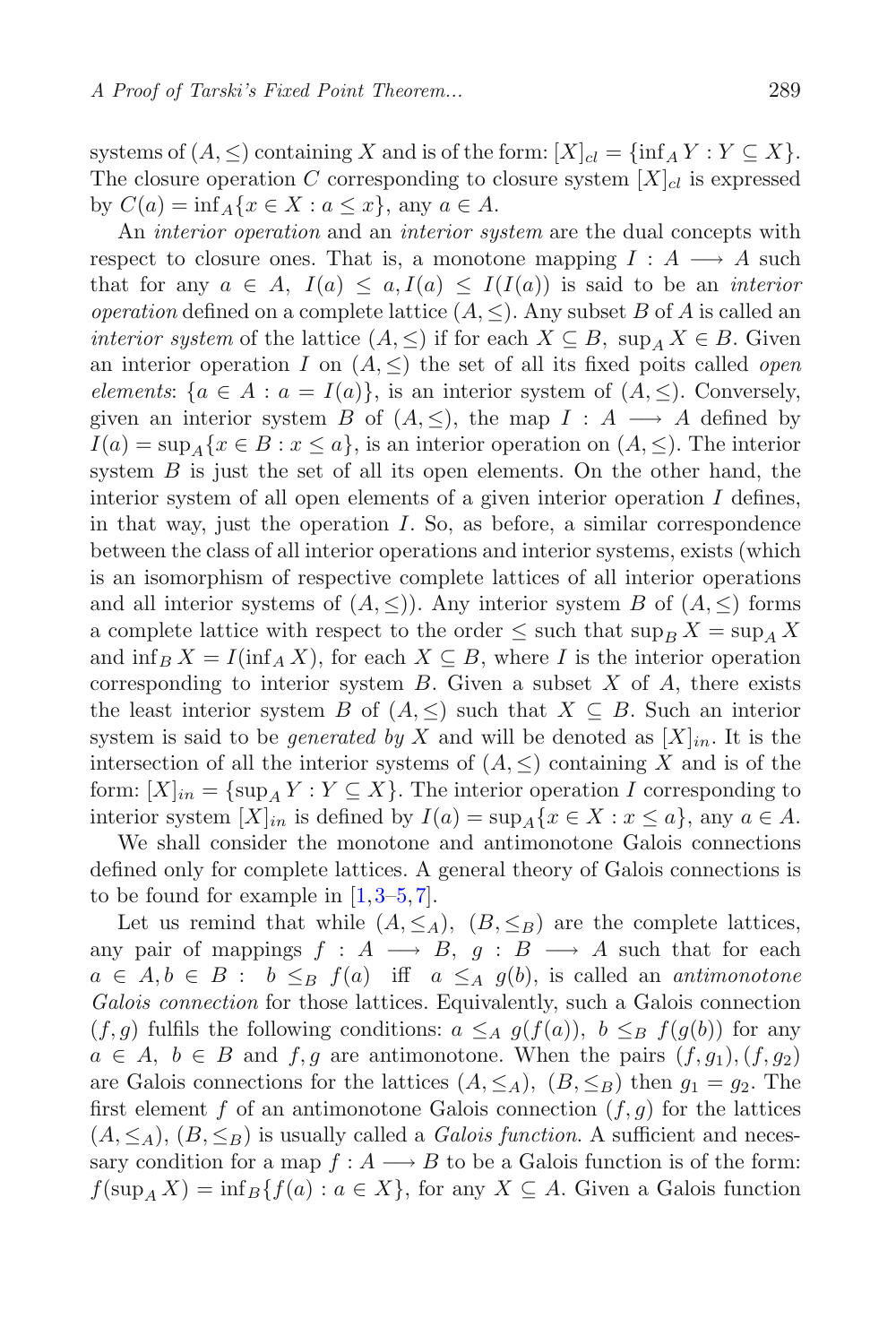f, the second unique element g of the Galois connection  $(f,g)$  is given by  $g(b) = \sup_{A} \{a \in A : b \leq_B f(a)\}\$ , for each  $b \in B$ . This mapping g satisfies the condition:  $g(\sup_B Y) = \inf_A \{g(b) : b \in Y\}$ , for any  $Y \subseteq B$ . Given a Galois connection  $(f,g)$  for the lattices  $(A,\leq_A), (B,\leq_B)$ , the ranges  $f[A], g[B]$  of the mappings  $f$  and  $g$  are the sets of all closed elements with respect to the closure operations  $Cl_2$ ,  $Cl_1$  respectively that are induced on B and A in the following way: for each  $a \in A$ ,  $b \in B$ ,  $Cl_2(b) = f(g(b))$ ,  $Cl_1(a) = g(f(a))$ . Since for each  $a \in g[B], b \in f[A] : g(f(a)) = a, f(g(b)) = b$  and moreover for any  $a_1, a_2 \in g[B] : a_1 \leq_A a_2$  iff  $f(a_2) \leq_B f(a_1)$ , so the complete lattices  $(g[B], \leq_A)$ ,  $(f[A], \leq_B)$  are dually isomorphic (with f being a dual isomorphism).

In turn, a pair  $f: A \longrightarrow B$ ,  $g: B \longrightarrow A$  such that for each  $a \in A$ ,  $b \in A$ B :  $b \leq_B f(a)$  iff  $g(b) \leq_A a$ , is called a *monotone Galois connection* or a *residuated pair of mappings* for the lattices  $(A, \leq_A)$ ,  $(B, \leq_B)$ . Equivalently, a monotone Galois connection  $(f,g)$  fulfils the following conditions:  $g(f(a)) \leq_A a, b \leq_B f(g(b))$  for any  $a \in A, b \in B$  and  $f, g$  are monotone functions. When  $(f,g_1), (f,g_2)$  are residuated pairs for the lattices  $(A, \leq_A)$ ),  $(B, \leq_B)$  then  $g_1 = g_2$ . The first element f of a monotone Galois connection  $(f,g)$  for the lattices  $(A,\leq_A), (B,\leq_B)$  is usually called a *residuated function* while the unique second one g–a *residual* of f. A sufficient and necessary condition for a map  $f : A \longrightarrow B$  to be a residuated function is of the form:  $f(\inf_{A} X) = \inf_{B} \{f(a) : a \in X\}$ , for any  $X \subseteq A$ . Given a residuated function f, its residual g is expressed by  $g(b) = \inf_A \{a \in A : b \leq_B f(a)\}\,$  for each  $b \in B$ . This mapping g satisfies the condition:  $g(\sup_B Y) = \sup_A \{g(b) :$  $b \in Y$ . Given a residuated pair  $(f, g)$  for the lattices  $(A, \leq_A), (B, \leq_B)$ , the ranges  $f[A], g[B]$  are, respectively, the sets of all closed and open elements with respect to the following closure and interior operations Cl, *Int*: for each  $a \in A$ ,  $b \in B$ ,  $Cl(b) = f(q(b))$ ,  $Int(a) = g(f(a))$ . Since for each  $a \in g[B], b \in f[A] : g(f(a)) = a, f(g(b)) = b$  and moreover for any  $a_1, a_2 \in g[B] : a_1 \leq_A a_2$  iff  $f(a_1) \leq_B f(a_2)$ , so the complete lattices  $(g[B], \leq_A), (f[A], \leq_B)$  are isomorphic (with f being an isomorphism).

From the very definition of Galois connections it follows that any antimonotone Galois connection  $(f,g)$  for the lattices  $(A,\leq_A), (B,\leq_B)$  is simultaneously a residuated pair for the lattices  $(A, \leq^{\sim}_A), (B, \leq_B)$ , where  $\leq^{\sim}_A$  is<br>the converse ordering to  $\leq$ . Taking this into account having defined a the converse ordering to  $\leq_A$ . Taking this into account, having defined a Galois function  $f_{\leq A}: A \longrightarrow B$  for the complete lattices  $(A, \leq_A), (B, \leq_B)$ (we write down the parameter:  $\leq_A$ , on which the function may depend as an essential one, however in general there are the other parameters which may occur in a definition of Galois function) let us consider a mapping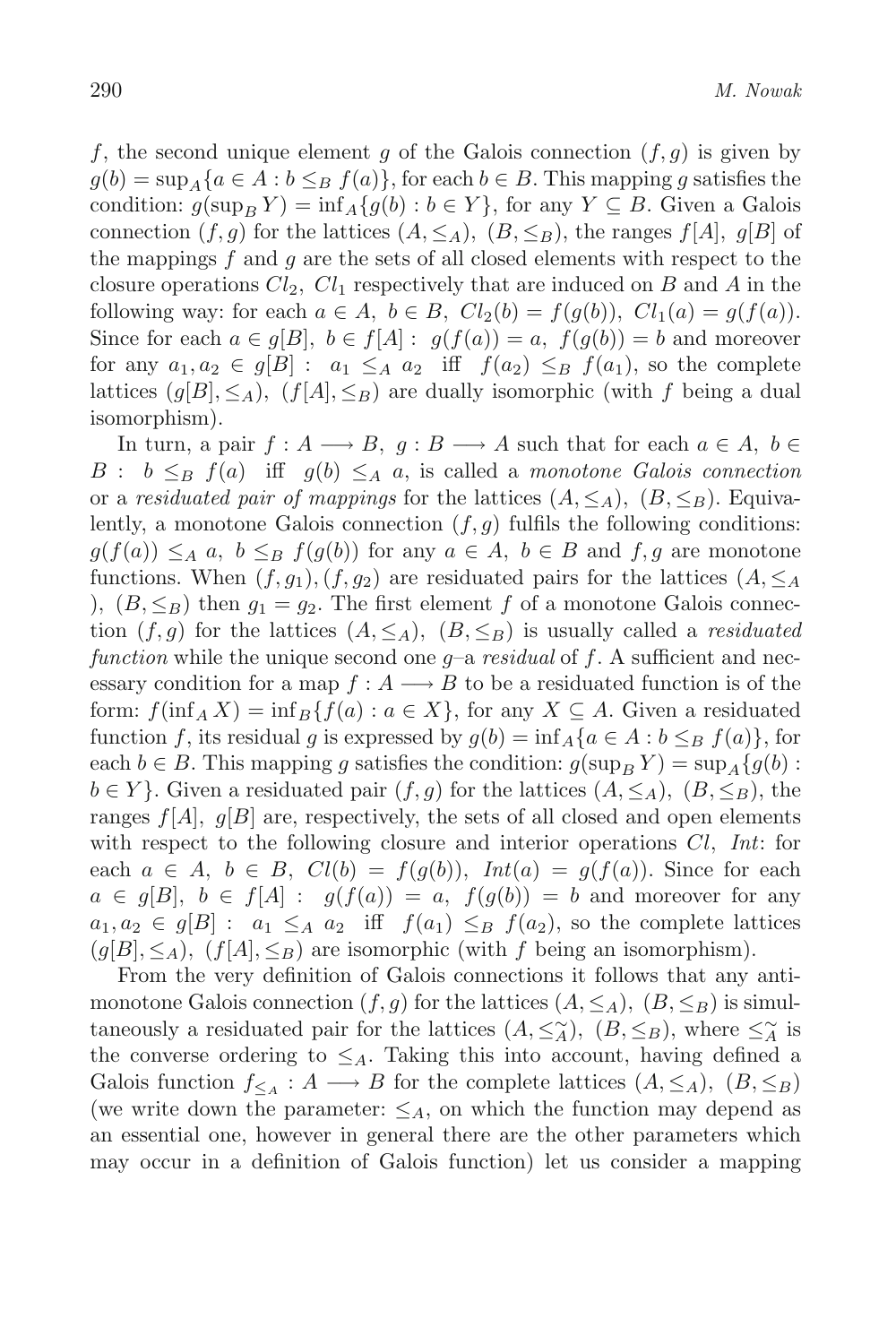J≤∡<br>fion  $f_{\leq \widetilde{A}} : A \longrightarrow B$  which is defined exactly in the same way as the function  $f_{\leq A}$  except that instead of the parameter  $\leq_A$  the converse relation is<br>applied. Notice that when  $f_{\leq A}$  being a Galois function fulfils the condition applied. Notice that when  $f_{\leq A}$  being a Galois function fulfils the condition:  $f_{\leq A}(\sup_{\leq A} X) = \inf_{\leq B} \{f_{\leq A}(a) : a \in X\}$ , the mapping  $f_{\leq \tilde{A}}$  has to satisfy<br>the following one:  $f_{\leq \alpha}(\inf_{\leq X} X) = \inf_{\leq X} f_{\leq \alpha}(a) : a \in X$  any  $X \subset A$ the following one:  $f_{\leq \widetilde{A}}(\inf_{\leq A} X) = \inf_{\leq B} \{f_{\leq \widetilde{A}}(a) : a \in X\}$ , any  $X \subseteq A$ , that is  $f_{\leq \infty}$  is a residuated function for the lattices  $(A \leq \Lambda)$  ( $B \leq \infty$ ) Let that is,  $f_{\leq \alpha}$  is a residuated function for the lattices  $(A, \leq_A)$ ,  $(B, \leq_B)$ . Let the call such a residuated function the *dual residuated function with respect* us call such a residuated function the *dual residuated function with respect to*  $f_{\leq A}$ . Moreover, when  $(f, g)$  is an antimonotone Galois connection let us call the residuated pair  $(f_d, g_d)$ , where  $f_d$  is the dual residuation function with respect to f, the *dual residuated pair (or the dual Galois connection) with respect to*  $(f, g)$ . Obviously, one can start not from a Galois but a residuated function (residuated pair) and define the dual Galois function (the dual antimonotone Galois connection).

Having at our disposal the Galois connections:  $(f, g)$ ,  $(f_d, g_d)$  for the complete lattices  $(A, \leq_A)$ ,  $(B, \leq_B)$  we are especially interested in the interiorclosure pair  $(int, C)$  of operations on  $(A, \leq_A)$ , where  $Int = f_d \circ g_d$  and  $C = f \circ g$  (the closure operation C was denoted by  $Cl_1$  above).

In the sequel we consider two important examples of antimonotone Galois connections and their dual forms. First one enables to formulate a simple criterion saying when a given subset of a complete lattice forms a complete lattice. The second example, closely related to the first, has rather unexpected applications. It enables a very simple proving of the Knaster-Tarski's fixed point theorem.

## <span id="page-4-0"></span>**3. A Criterion of Being a Complete Lattice**

Let  $(A, \leq)$  be any complete lattice and  $B \subseteq A$ . The following pair of mappings:  $f : A \longrightarrow \varphi(B), g : \varphi(B) \longrightarrow A$  defined by  $f(a) = \{x \in B : a \leq x\},\$ any  $a \in A$  and  $g(X) = \inf_A X$ , any  $X \subseteq B$ , forms an antimonotone Galois connection for the lattices  $(A, \leq), \ (\wp(B), \subseteq)$ . The dual residuated function with respect to f is then of the form:  $f_d(a) = \{x \in B : x \leq a\}$  and its residual is defined by  $g_d(X) = \inf_A \{a \in A : X \subseteq f_d(a)\} = \inf_A \{a \in A : A \subseteq f_d(a)\}$  $X \subseteq \{x \in B : x \le a\}\} = \sup_A X$ , as one could expect.

These Galois connections are responsible for well-known isomorphisms of a complete lattice and a lattice of subsets of a given meet- or join-generating subset of the lattice. A subset B of a complete lattice  $(A, \leq)$  is said to be *joingenerating* (*meet-generating*, cf. for example [\[5\]](#page-14-2)) or *join-dense* (*meet-dense*, e.g. [\[8\]](#page-14-4)) iff for each  $a \in A$ , there is an  $X \subseteq B$  such that  $a = \sup_A X$   $(a =$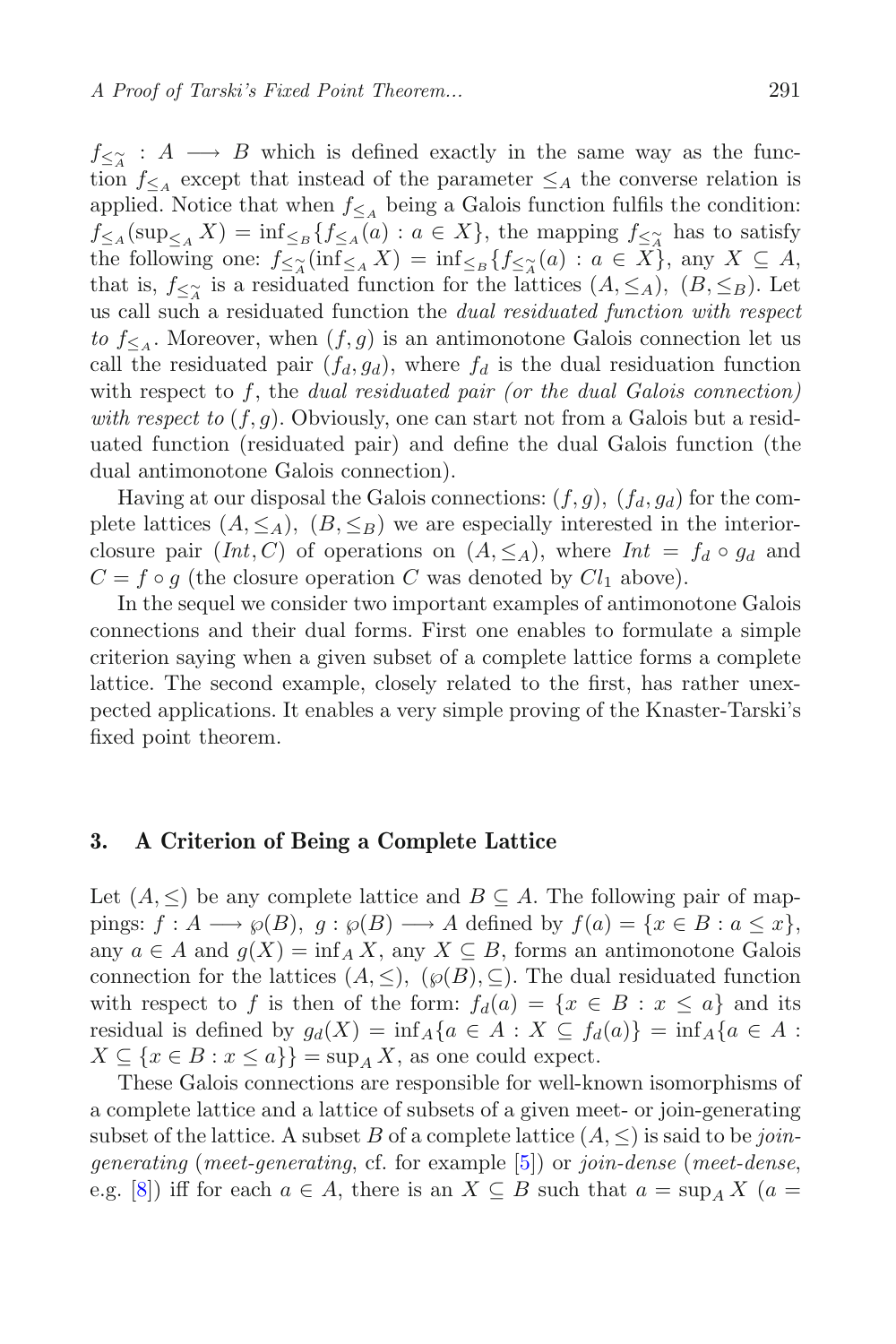$\inf_{A} X$ ). For example, the set of all compact elements of an algebraic lattice is just its join-generating subset.

It is clear that the restriction of the map f to the set  $\{\inf_A X : X \subseteq B\}$ (which is the closure system generated by  $B$ ) is a dual isomorphism of the lattice  $(\{\inf_A X : X \subseteq B\}, \leq)$  of all closed elements with respect to the closure operation  $C_B = f \circ g$  to the lattice  $(\{B \cap [a) : a \in A\}, \subseteq)$  (which is the closure system of  $(\wp(B), \subseteq)$  corresponding to closure operation  $q \circ f$ ; here  $[a] = \{x \in A : a \leq x\}$ . Similarly, the restriction of the map  $f_d$ to the set  $\{\sup_{A} X : X \subseteq B\}$  (which is the interior system generated by B) is an isomorphism of the lattice  $({\{\sup_A X : X \subseteq B\}, \leq})$  of all open elements with respect to the interior operation  $I_B = f_d \circ g_d$  to the lattice  $(\{B \cap (a] : a \in A\}, \subseteq)$  (being the closure system of  $(\wp(B), \subseteq)$  corresponding to closure operation  $g_d \circ f_d$ ; here  $(a) = \{x \in A : x \leq a\}$ .

One can easily see from their definitions that the operations  $I_B, C_B$  are of the following general form, for any  $a \in A$ :

- (1)  $I_B(a) = \sup_A \{x \in B : x \leq a\},\$
- (2)  $C_B(a) = \inf_A \{x \in B : a \leq x\}.$

They simply corrrespond to the interior and to closure systems of  $(A, \leq)$ generated by B, respectively. The pair  $(I_B, C_B)$  is a generalization of the notion of so-called pair of interior-closure operations associated on a given subset of a complete lattice, introduced in [\[9\]](#page-14-5) and widely applied there. In case a subset B forms a complete sublattice of the lattice  $(A, \leq)$ , the pair  $(I_B, C_B)$  becomes just an interior-closure pair of operations associated on B. The existence of an interior-closure pair of operations associated on B is a necessary and sufficient condition for  $(B, \leq)$  to be a complete sublattice of  $(A, \leq)$  (cf. [\[9\]](#page-14-5)). This criterion will be now generalized in order to provide the sufficient and necessary conditions for the poset  $(B, \leq)$  to be a complete lattice. Let us start from the crucial lemma.

<span id="page-5-0"></span>LEMMA 1. Let  $D, O \subseteq A$  be any closure and interior systems of a complete *lattice*  $(A, \leq)$ *, respectively. Then the following conditions are equivalent:* 

- *(i)* for each  $a \in O$ ,  $C_D(a) \in O$ ,
- *(ii)* for each  $a \in A$ ,  $C_D(I_O(a)) \in O$ ,
- *(iii)* for each  $a \in A$ ,  $I_O(C_D(a)) \in D$ ,
- *(iv)* for each  $a \in D$ ,  $I_O(a) \in D$ ,

where the operations  $I_O$ ,  $C_D$  are defined by (1) and (2), respectively, for the *sets* O, D *instead of* B*. Moreover, any of these conditions implies that the*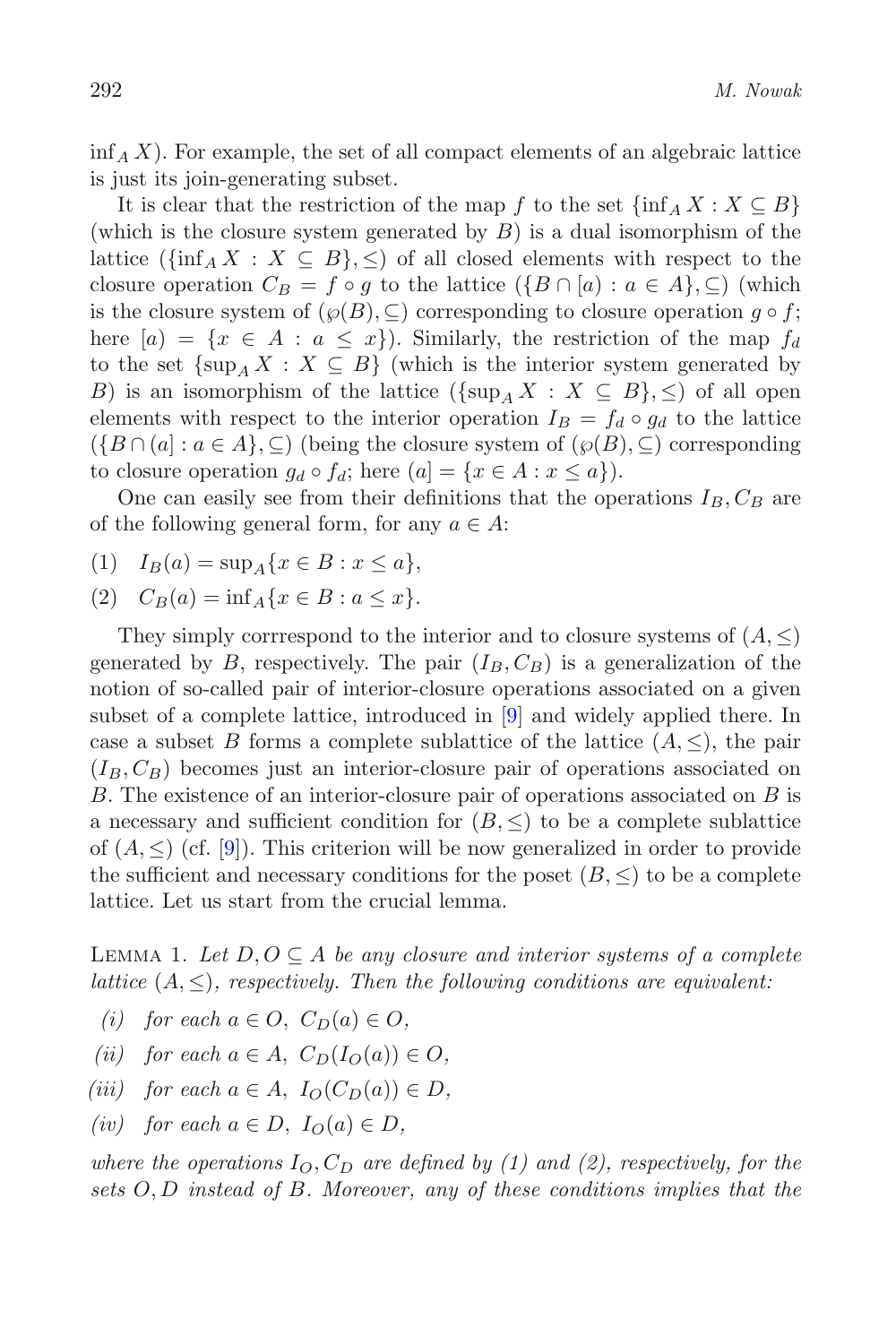*poset*  $(D \cap O, \leq)$  *is a complete lattice in which for any*  $X \subseteq D \cap O$ , sup  $X =$  $C_D(\sup_A X)$  and  $\inf X = I_O(\inf_A X)$ . The inverse implication in general *does not hold.*

PROOF. Suppose that the subsets  $D$  and  $O$  of  $A$  are closure and interior systems of a complete lattice  $(A, \leq)$ , respectively. The equivalences  $(i) \Leftrightarrow$  $(ii), (iii) \Leftrightarrow (iv)$  are obvious. In order to show the implication  $(ii) \Rightarrow (iii)$ assume that for each  $a \in A$ ,  $C_D(I_O(a)) = I_O(C_D(I_O(a)))$ . Then given  $a \in A$ we have  $C_D(I_O(C_D(a))) = I_O(C_D(I_O(C_D(a))))$ . Since  $I_O(C_D(a)) \leq C_D(a)$ so  $C_D(I_O(C_D(a))) \le C_D(a)$  ( $C_D$  is monotone and idempotent). Therefore,  $I_O(C_D(I_O(C_D(a)))) \leq I_O(C_D(a))$  (by monotonicity of  $I_O$ ) which together with the last identity implies that  $C_D(I_O(C_D(a))) \leq I_O(C_D(a))$  so we obtain (*iii*). The proof from (*iii*) to (*ii*) goes analogously (by dual argument).

In order to prove the second part of lemma suppose  $(i)$  and consider an  $X \subseteq D \cap O$ . Then since O is an interior system we have sup  $\Lambda X \in O$ . So from (i) it follows that  $C_D(\sup_A X) \in D \cap O$ . Now, given any  $a \in X$  we have  $a \le \sup_A X \le C_D(\sup_A X)$ , so  $C_D(\sup_A X)$  is an upper bound of X in the poset  $(D \cap O, \leq)$ . When  $z \in D \cap O$  is such an upper bound we obtain:  $\sup_{A} X \leq z$ , therefore  $C_D(\sup_{A} X) \leq C_D(z) = z$ . In this way,  $C_D(\sup_{A} X)$ is the least upper bound of X in  $(D \cap O, \leq)$ . The form of inf X in this poset follows from the condition  $(iv)$  in a similar way.

Finally, in order to show that none of the conditions  $(i) - (iv)$  needs to be true when a poset  $(D \cap O, \leq)$  is a complete lattice, take for example a 4-element chain:  $0 < a < b < 1$  and consider  $D = \{0, b, 1\}, O = \{0, a, 1\}.$ 

<span id="page-6-0"></span>Now let us formulate our criterion saying when a subset of given complete lattice  $(A, \leq)$  forms a complete lattice with respect to the order  $\leq$ .

PROPOSITION 2. Let  $(A, \leq)$  be a complete lattice and  $B \subseteq A$ . Consider the *operations*  $I_B$ ,  $C_B$  *defined by (1), (2). The following conditions are equivalent:*

- *(a)* for each  $a \in A$ ,  $C_B(I_B(a)) \in B$ ,
- *(b)* for each  $a \in A$ ,  $I_B(C_B(a)) \in B$ ,
- *(c)*  $(B, \leq)$  *is a complete lattice such that for any*  $X \subseteq B$ , sup  $X =$  $C_B(\sup_A X)$  *and*  $\inf X = I_B(\inf_A X)$ .

PROOF. Let  $B \subseteq A$ . Put  $D = [B]_{cl}$ ,  $O = [B]_{in}$ . Then we have immediately  $B \subseteq D \cap O$  and  $C_D = C_B$ ,  $I_O = I_B$ .

 $(a) \Rightarrow (b) \& (c)$ : Assume that  $(a)$  holds. Then the condition  $(ii)$ of Lemma [1](#page-5-0) is satisfied. Moreover, taking any  $a \in D \cap O$  we have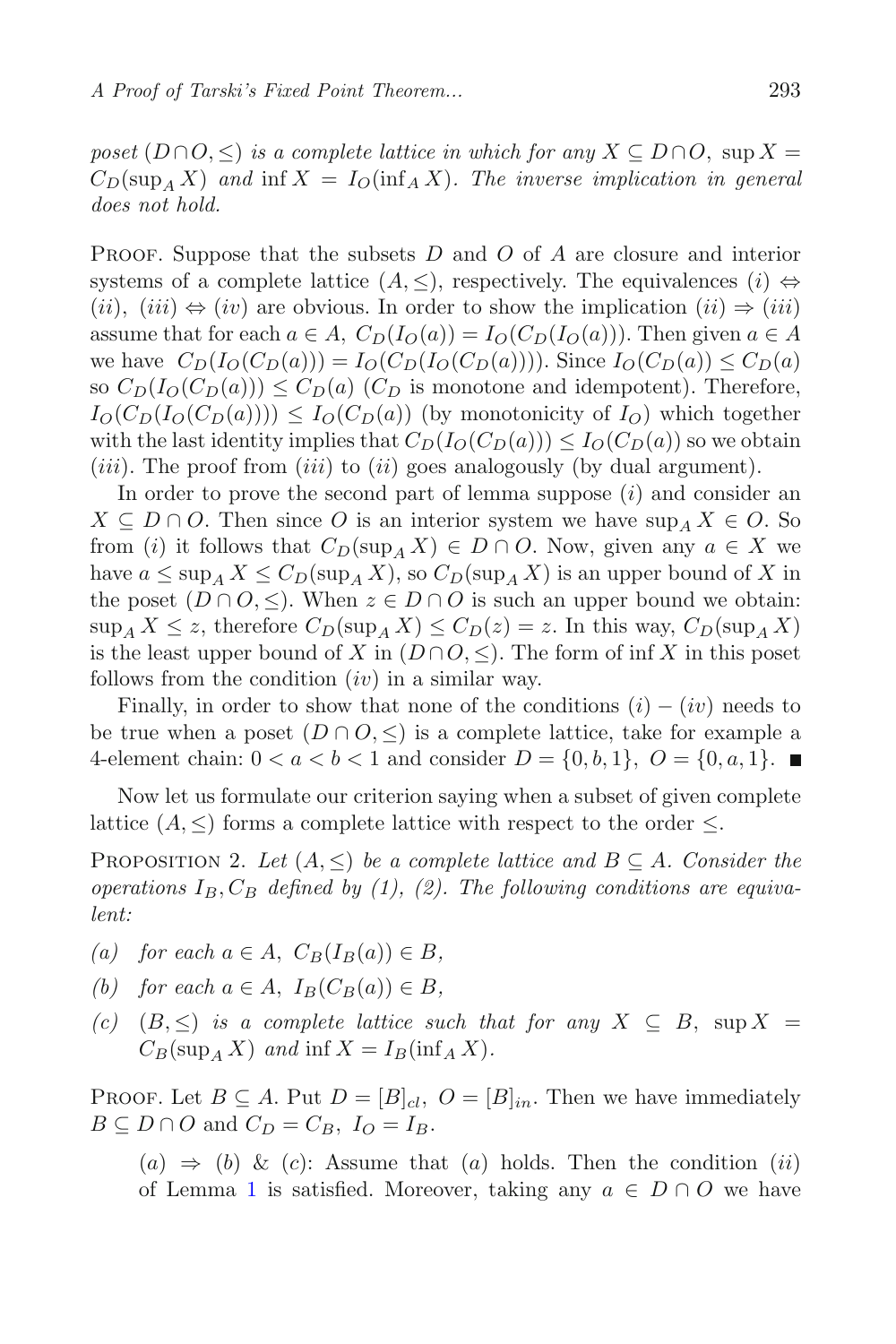$C_B(I_B(a)) = a$  so from (a) it follows that  $a \in B$ , consequently,  $B =$ D∩O. Thus, on one hand, from  $(ii)$  and Lemma [1](#page-5-0) it follows that  $(iii)$  of Lemma [1](#page-5-0) holds which leads to  $(b)$ . On the other hand, simultaneously from  $(ii)$  and Lemma [1](#page-5-0) it follows that  $(c)$  holds true.

 $(b) \Rightarrow (a)$ : By the dual argument with respect to the proof of implication  $(a) \Rightarrow (b)$ .

 $(c) \Rightarrow (a)$ : Suppose that  $(c)$  holds. Let  $a \in A$ . Since  $I_B(a) \in [B]_{in}$  so  $I_B(a) = \sup_A X$  for some  $X \subseteq B$ . Therefore,  $C_B(I_B(a)) =$  $I_B(a) = \sup_A X$  for some  $X \subseteq B$ . Therefore,  $C_B(I_B(a)) = C_B(\sup_A X) = \sup_X X$  by  $(c)$  Thus  $C_B(I_B(a)) \in B$  $C_B(\sup_A X) = \sup X$  by (c). Thus,  $C_B(I_B(a)) \in B$ .

# <span id="page-7-0"></span>**4. The Galois Connections Involving Monotone Mappings on Complete Lattices**

Let  $(A, \leq)$  be a complete lattice and *Mon*–the class of all monotone mappings from A to A. Obviously, the poset  $(Mon, \leq)$  is a complete sublattice of the complete lattice  $(A^A, \leq)$  of all the mappings from A to A, where for any  $\alpha, \beta \in A^A$ ,  $\alpha \leq \beta$  iff for all  $x \in A$ ,  $\alpha(x) \leq \beta(x)$ . For any  $F \subseteq Mon$ ,  $(\sup F)(a) = \sup_A {\alpha(a) : \alpha \in F}$  and  $(\inf F)(a) = \inf_A {\alpha(a) :$  $\alpha \in F$ , for each  $a \in A$ .

The main goal of this section is to prove the Knaster-Tarski's fixed point theorem using a special Galois connection. This Galois connection turns out to be significant also from the other point of view. It is responsible for well-known dual isomorphism between the complete lattice of all closure operations defined on the complete lattice  $(A, \leq)$  and the complete lattice of all closure systems of  $(A, \leq)$ . The connection is of the form:  $f : (Mon, \leq)$  $\leq$ )  $\longrightarrow$  ( $\wp(A), \subseteq$ ) is a mapping defined by  $f(\alpha) = \{x \in A : \alpha(x) \leq x\}$  and  $g: (\varphi(A), \subseteq) \longrightarrow (Mon, \leq)$  is such that for any  $B \subseteq A$ ,  $g(B) : A \longrightarrow A$  is defined by  $g(B)(a) = \inf_A \{x \in B : a \leq x\} = \inf_A (B \cap [a])$ . It is obvious that  $g(B)$  for each  $B \subseteq A$  is monotone. Notice simply that given  $B \subseteq A$ ,  $g(B)$ is just the closure operation  $C_B$  from the previous section.

Lemma <sup>3</sup>. (f,g) *is a Galois connection, i.e.,* f,g *are antimonotone, for each*  $\alpha \in Mon, \ \alpha \leq g(f(\alpha))$  and for any  $B \subseteq A, \ B \subseteq f(g(B)).$ 

PROOF. The proof that both  $f, g$  are antimonotone is straightforward. In order to show that given  $\alpha \in Mon, \ \alpha \leq g(f(\alpha))$ , notice that given  $a \in$ A,  $g(f(\alpha))(a) = \inf_A \{x \in A : \alpha(x) \leq x \& a \leq x\}$ . Consider any  $x \in A$ such that  $\alpha(x) \leq x$  and  $a \leq x$ . Then since the map  $\alpha$  is monotone we have:  $\alpha(a) \leq \alpha(x)$  which implies that  $\alpha(a) \leq x$ . This means that  $\alpha(a)$  is a lower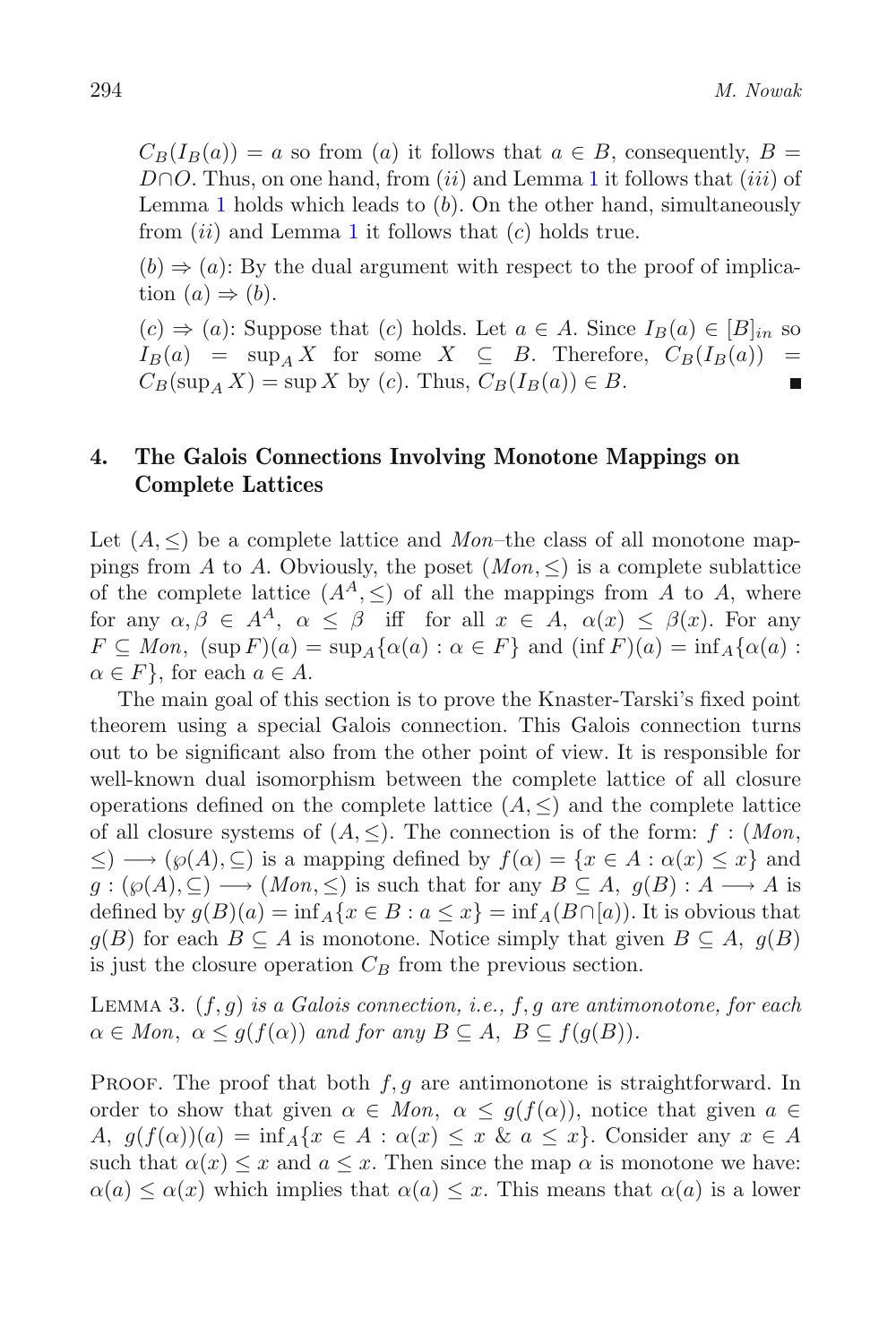bound of the set  $\{x \in A : \alpha(x) \le x \& a \le x\}$  in the lattice  $(A, \le)$ . Therefore,  $\alpha(a) \leq \inf_{A} \{x \in A : \alpha(x) \leq x \& a \leq x\},\$  that is  $\alpha(a) \leq g(f(\alpha))(a)$ . To the end, in order to prove that for all  $B \subseteq A$ ,  $B \subseteq f(g(B))$  take any  $a \in B$ . Our goal is to show that  $g(B)(a) \leq a$ . However, in case  $a \in B$  we have:  $\inf_{A} \{x \in B : a \leq x\} = a$ , so  $q(B)(a) = a$ .

Now, consider the closure operations induced by the Galois connection  $(f,g), Cl_1: Mon \longrightarrow Mon$  and  $Cl_2: \wp(A) \longrightarrow \wp(A)$  defined by  $Cl_1(\alpha) =$  $g(f(\alpha))$ , for any  $\alpha \in Mon$  and  $Cl_2(B) = f(g(B))$ , for each  $B \subseteq A$ . Obviously,  $\{\alpha \in Mon : Cl_1(\alpha) = \alpha\} = g[\varphi(A)]$  and  $\{B \subseteq A : Cl_2(B) = B\}$  $f[Mon]$ . Moreover, the mapping f restricted to the set  $\{\alpha \in Mon : Cl_1(\alpha) =$  $\alpha$  is a dual isomorphism between the posets  $(\{\alpha \in Mon : Cl_1(\alpha) = \alpha\},\)$  $\leq$ ),  $({B \subseteq A : Cl<sub>2</sub>(B) = B}, \subseteq).$ 

<span id="page-8-0"></span>One may characterize the sets of all closed elements with respect to the first and to the second closure operations in the following way.

- PROPOSITION 4. *(1) For any*  $\alpha \in Mon$ ,  $Cl_1(\alpha) = \alpha$  *iff*  $\alpha$  *is a closure operation on*  $(A, \leq)$ *.* 
	- *(2)* For any  $B \subseteq A$ ,  $Cl_2(B) = B$  *iff for any*  $X \subseteq B$ ,  $\inf_A X \in B$ , that is B is a closure system of the lattice  $(A, \leq)$ .

PROOF. For (1) ( $\Rightarrow$ ): Assume that  $Cl_1(\alpha) = \alpha$ . Then  $\alpha = g(B)$  for some  $B \subseteq A$ . So  $\alpha$  is the closure operation  $C_B$  on  $(A, \leq)$  from the previous section.

 $(\Leftarrow)$ : Assume that  $\alpha$  is a closure operation on  $(A, \le)$ . Our goal is to show that  $g(f(\alpha)) \leq \alpha$ . For each  $a \in A$  we have  $g(f(\alpha))(a) = \inf_{A} \{x \in A\}$  $A: \alpha(x) \leq x \& a \leq x$ . From the assumption it follows that given  $a \in$  $A, \alpha(\alpha(a)) \leq \alpha(a)$  and  $a \leq \alpha(a)$ , so  $\alpha(a) \in \{x \in A : \alpha(x) \leq x \& a \leq x\},$ thus inf  $_A\{x \in A : \alpha(x) \leq x \& a \leq x\} \leq \alpha(a)$ , that is  $g(f(\alpha))(a) \leq \alpha(a)$ .

For  $(2) \ (\Rightarrow)$ : Assume that  $Cl_2(B) = B$  and  $X \subseteq B$ . Then obviously,  $B = f(\alpha)$  for some  $\alpha \in Mon$ , that is,  $B = \{x \in A : \alpha(x) \leq x\}$  for some  $\alpha \in Mon$ . So we have furthermore  $X \subseteq \{x \in A : \alpha(x) \leq x\}$ . Hence, taking any  $a \in X$  into account we have  $\alpha(a) \leq a$  while from the monotonicity of  $\alpha$  it follows that  $\alpha(\inf_{A} X) \leq \alpha(a)$  (for  $\inf_{A} X \leq a$ ). Thus  $\alpha(\inf_{A} X) \leq a$ , so  $\alpha(\inf_{A} X)$  is a lower bound of X, therefore,  $\alpha(\inf_{A} X) \leq \inf_{A} X$ . This means that inf<sub>A</sub>  $X \in B$ .

(←): Assume that for all  $X \subseteq B$ ,  $\inf_{A} X \in B$ . It is sufficient to show that  $f(g(B)) \subseteq B$ . We have  $f(g(B)) = \{a \in A : g(B)(a) \le a\} = \{a \in A : A$  $\inf_{A} \{x \in B : a \leq x\} \leq a\} = \{a \in A : \inf_{A} \{x \in B : a \leq x\} = a\} = \{a \in A : \inf_{A} \{x \in B : a \leq x\} = a\}$  $A: \inf_A(B \cap [a]) = a$ . So let  $a \in f(g(B))$ . Then  $\inf_A(B \cap [a]) = a$ . Since  $B \cap [a] \subseteq B$  so from the assumption it follows that  $\inf_A(B \cap [a]) \in B$ , that is,  $a \in B$ .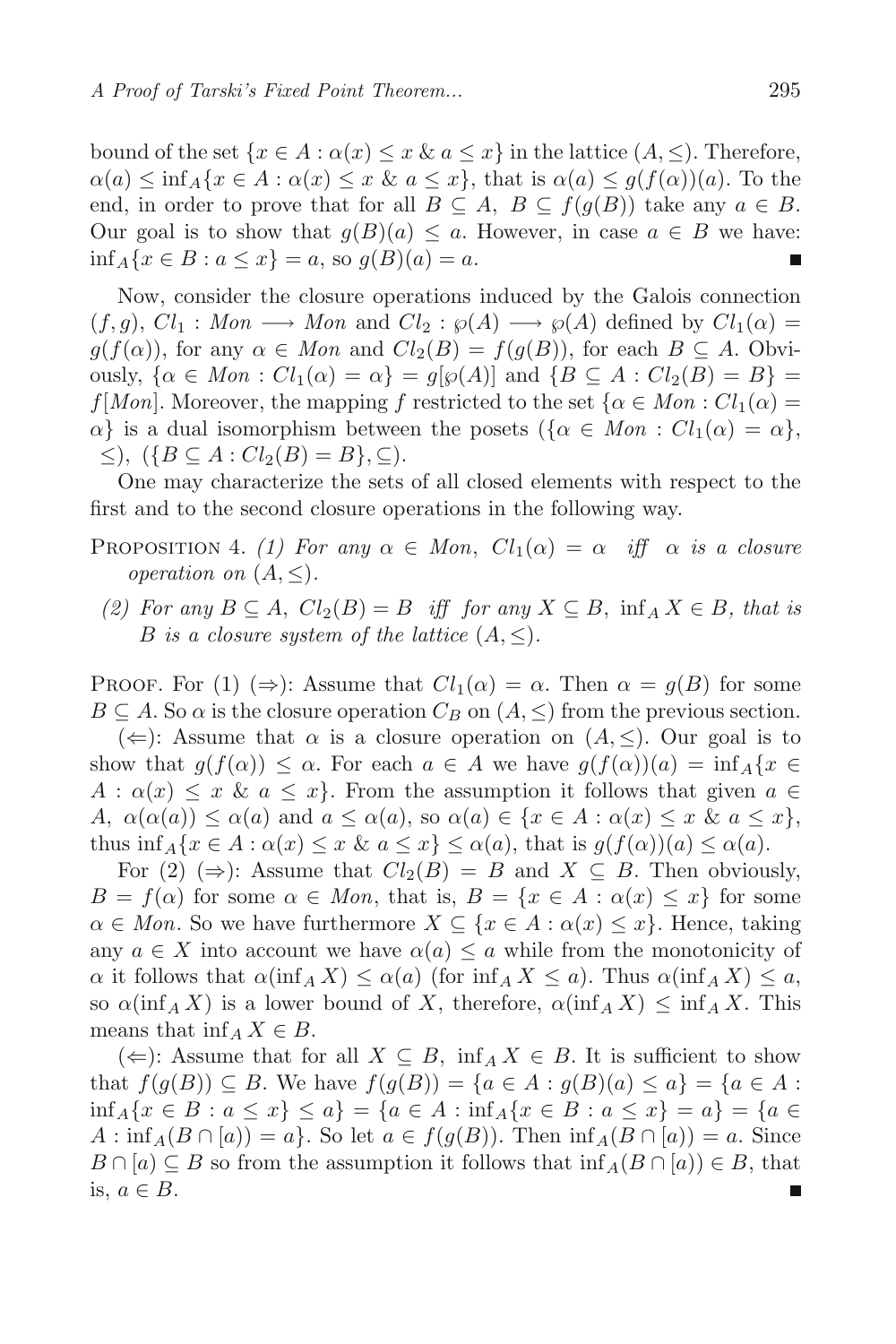As one may see, Proposition [4](#page-8-0) yields the above-mentioned correspondence between the closure operations and closure systems of given complete lattice.

- COROLLARY 5. *(1) For any monotone mapping*  $\alpha : A \longrightarrow A$ ,  $Cl_1(\alpha)$  *is the least closure operation*  $c : A \longrightarrow A$  *such that*  $\alpha \leq c$ *. Explicitly, for any*  $a \in A : Cl_1(\alpha)(a) = C_{f(\alpha)}(a) = \inf_A \{x \in A : \alpha(x) \leq x \& a \leq x\}.$
- *(2) For any*  $B \subseteq A$ ,  $Cl_2(B)$  *is the least closure system*  $Z \subseteq A$  *such that*  $B \subseteq Z$  (i.e.  $Cl_2(B) = [B]_{cl}$ ). Explicitly,  $Cl_2(B) = {\inf_A X : X \subseteq B}$ .

PROOF. It is obvious that given any poset  $(Y, \leq)$  and a closure operation  $Cl: Y \longrightarrow Y$ , for any  $y \in Y$ ,  $Cl(y)$  is the least element  $y' \in \{x \in Y :$  $x = Cl(x)$  such that  $y \le y'$ . So we obtain the first statements of (1) and (2) due to Proposition A since  $\{ \alpha \in Man : Cl_1(\alpha) = \alpha \}$  is the class of all (2) due to Proposition [4](#page-8-0) since  $\{\alpha \in Mon : Cl_1(\alpha) = \alpha\}$  is the class of all the closure operations mapping A into A, and  $\{B \subseteq A : Cl_2(B) = B\}$  is the family of all the closure systems contained in  $A$ . The explicit form of the operation  $Cl<sub>1</sub>$  immediately follows from its definition (comp. the proof for (1)  $(\Leftarrow)$  of Proposition [4\)](#page-8-0). In order to show the explicit form of  $Cl_2$ we have to show, according to the proof for  $(2) \ (\Leftarrow)$  of Proposition [4,](#page-8-0) that  ${a \in A : \inf_A(B \cap [a)) = a} = {\inf_A X : X \subseteq B}$ . The inclusion  $(\subseteq)$ is obvious. In order to prove the inverse inclusion take any  $X \subseteq B$ . Then  $X \subseteq \{x \in B : \inf_A X \leq x\} = B \cap [\inf_A X]$ . Hence  $\inf_A (B \cap [\inf_A X]) \leq$  $\inf_{A} X$ . However, on the other hand, the element  $\inf_{A} X$  is a lower bound of the set  $B \cap \left[\inf_{A} X\right]$ . So  $\inf_{A} X \leq \inf_{A} (B \cap \left[\inf_{A} X\right])$  and finally  $\inf_{A} X =$  $\inf_A(B \cap [\inf_A X])$ . Thus,  $\inf_A X \in \{a \in A : \inf_A(B \cap [a]) = a\}.$ 

Now let us consider the dual residuated pair of mappings with respect to Galois connection  $(f,g)$ . The dual residuated function  $f_d$  should be defined by changing in the definition of f the order  $\leq$  defined on *Mon* into its inverse order. But the order in the complete lattice of all monotone mappings from A to A is in turn defined by the order of the lattice  $(A, \leq)$ . So taking the inverse order on mappings means to take into consideration the inverse order of  $\leq$  on A. Therefore we put  $f_d(\alpha) = \{x \in A : x \leq \alpha(x)\}\.$  One can check that so defined map fulfils the condition for being a residuated function for the complete lattices  $(Mon, \leq), (\wp(A), \subseteq)$ : given  $F \subseteq Mon, f_d(\inf F) =$  $\{x \in A : x \leq (\inf F)(x)\} = \{x \in A : x \leq \inf A\{\alpha(x) : \alpha \in F\}\} = \bigcap \{\{x \in A : x \leq \alpha(x)\} : \alpha \in F\}$  $x \leq \alpha(x)$ :  $\alpha \in F$ } =  $\bigcap \{f_d(\alpha) : \alpha \in F\}.$ <br>According to the general definition of

According to the general definition of a residual, we have for any  $B \subseteq$  $A: g_d(B) = \inf{\alpha \in Mon : B \subseteq f_d(\alpha)}$ . So for each  $a \in A, g_d(B)(a) =$  $\inf_{A} \{ \alpha(a) : \alpha \in Mon \& B \subseteq f_d(\alpha) \} = \inf_{A} \{ \alpha(a) : \alpha \in Mon \& B \subseteq \{x \in A : \alpha(a) \in A \}$  $x \leq \alpha(x)$ . It is easily seen that given  $a \in A$ ,  $g_d(B)(a)$  is an upper bound of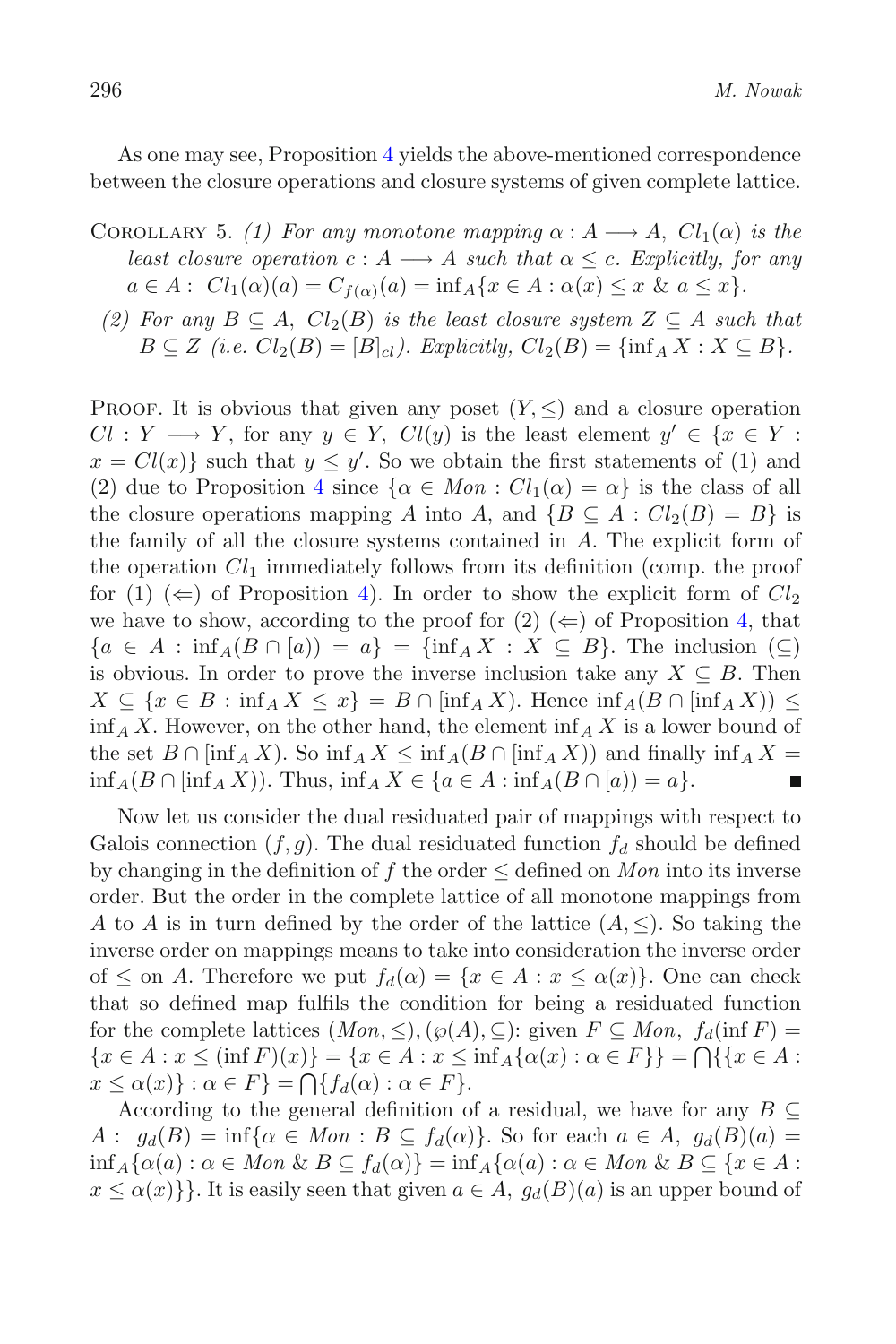the set  $\{x \in B : x \le a\}$  in the lattice  $(A, \le)$ . On the other hand, consider any upper bound z of the set  $\{x \in B : x \leq a\}$ , that is,  $\forall x \in B$   $(x \leq a \Rightarrow x \leq z)$ . Then a monotone mapping  $\alpha_z$  defined on A by  $\alpha_z(x) = z$  whenever  $x \leq a$ otherwise  $\alpha_z(x)=1_A$  (the unit of the complete lattice  $(A, \leq)$ ), is such that  $B \subseteq \{x \in A : x \leq \alpha_z(x)\}\.$  From this and the fact:  $\alpha_z(a) = z$ , it follows that  $z \in {\alpha(a) : \alpha \in Mon \& B \subseteq {x \in A : x \leq \alpha(x)}\}$  and consequently,  $g_d(B)(a) \leq z$ . Finally,  $g_d(B)(a) = \sup_A \{x \in B : x \leq a\}$ . So, given  $B \subseteq A$ , the mapping  $g_d(B)$  is just the interior operation  $I_B$  from the previous section so it is monotone.

Now, one can consider the interior operation  $Int : Mon \longrightarrow Mon$  and the closure operation  $Cl : \wp(A) \longrightarrow \wp(A)$  induced by the residuated pair  $(f_d, g_d)$  that is defined by  $Int(\alpha) = g_d(f_d(\alpha))$ , for any  $\alpha \in Mon$  and  $Cl(B) =$  $f_d(g_d(B))$ , for each  $B \subseteq A$ . Furthermore, firstly,  $\{\alpha \in Mon : Int(\alpha) = \alpha\}$  $g_d[\wp(A)]$  and  $\{B \subseteq A : Cl(B) = B\} = f_d[M \circ n]$ . Secondly, the mapping  $f_d$ restricted to the set  $\{\alpha \in Mon : Int(\alpha) = \alpha\}$  is an isomorphism between the posets  $({\alpha \in Mon : Int(\alpha) = \alpha}, {\leq}), (\{B \subseteq A : Cl(B) = B\}, {\subseteq}).$ Thus, the following proposition is responsible for an isomorphism between the complete lattices of all interior operations and interior systems defined on given complete lattice.

- PROPOSITION 6. *(1) For any*  $\alpha \in Mon$ ,  $Int(\alpha) = \alpha$  *iff*  $\alpha$  *is an interior operation on*  $(A, \leq)$ *.* 
	- *(2)* For any  $B \subseteq A$ ,  $Cl(B) = B$  iff for each  $Y \subseteq B$ ,  $\sup_A Y \in B$ , that is *B* is an interior system in the lattice  $(A, \leq)$ .

PROOF. Analogous to the proof of Proposition [4,](#page-8-0) by dual argument.

- COROLLARY 7. *(1) For any monotone mapping*  $\alpha : A \longrightarrow A$ , *Int*( $\alpha$ ) *is the greatest interior operation*  $I : A \longrightarrow A$  *such that*  $I \leq \alpha$ *. Explicitly, for*  $any \ a \in A: Int(\alpha)(a) = I_{f_d(\alpha)}(a) = \sup_A \{x \in A : x \leq \alpha(x) \ \& \ x \leq a\}.$
- *(2)* For any  $B \subseteq A$ ,  $Cl(B)$  *is the least interior system*  $Z \subseteq A$  *such that*  $B \subseteq Z$  *(that is*  $Cl(B) = [B]_{in}$ *). Explicitly,*  $Cl(B) = {\sup_{A} Y : Y \subseteq B}$ *.*

PROOF. Analogous to the proof of Corollary 5, by dual argument.

EXAMPLE. Consider the lattice  $(Mon, \leq)$  of all monotone mappings defined on 4-element lattice  $({0, a, b, 1}, \leq)$  with  $a, b$  – incomparable elements (Fig. [1\)](#page-11-0). There are 7 closure and 7 interior operations in *Mon* (Fig. [2\)](#page-12-0). The set *Mon* may be divided into 7 equivalent classes modulo the equivalence relation  $\theta_f$  induced on *Mon* by f (that is  $\alpha \theta_f \beta$  iff  $f(\alpha) = f(\beta)$ ) as well as by  $f_d$ .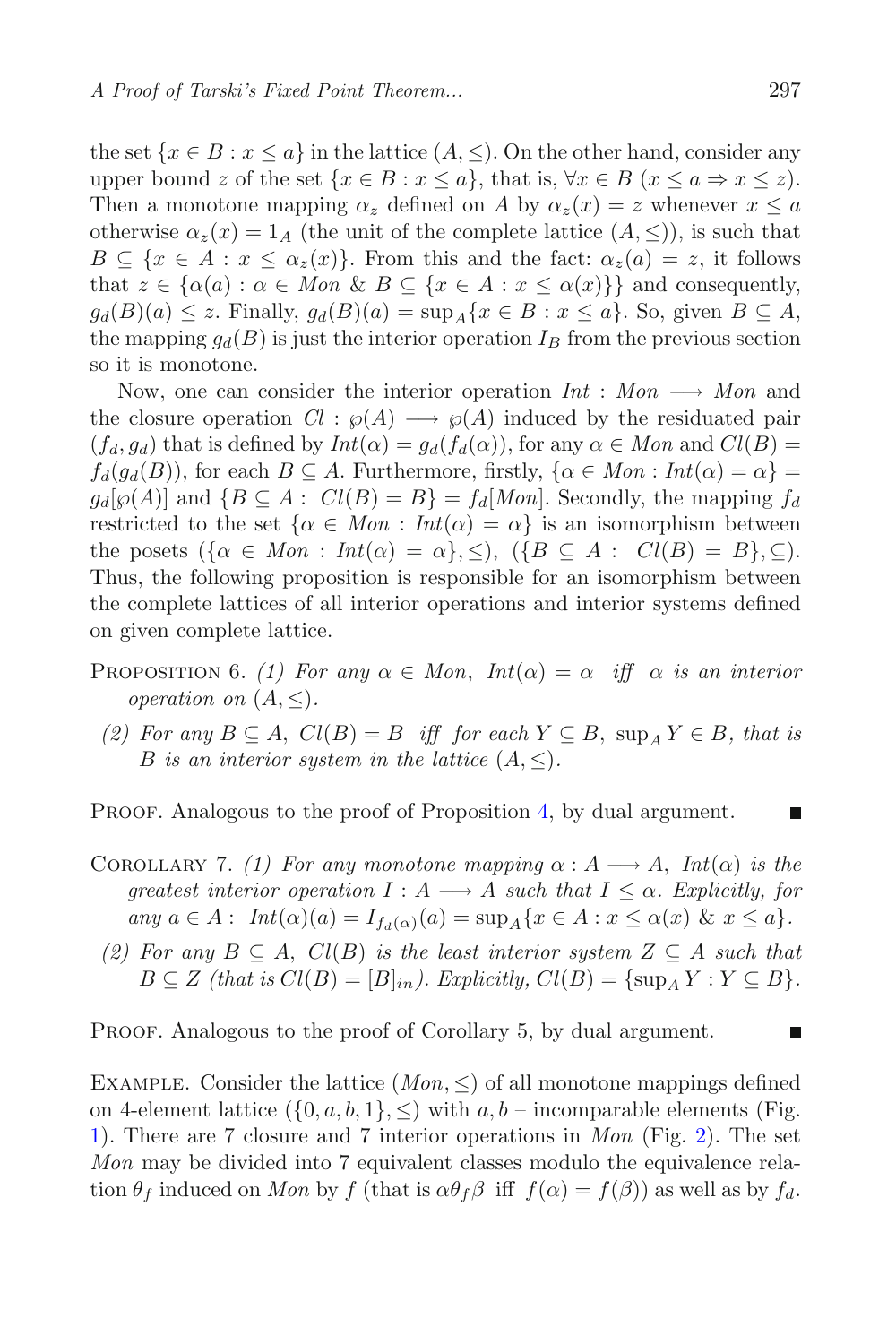

<span id="page-11-0"></span>Figure 1. The lattice  $(Mon, \leq)$  for the lattice  $({0, a, b, 1}, \leq)$ 

Here we write down the explicit form of each equivalence class modulo  $\theta_f$ : {1111, a111, a1a1, b111, bb11}, {aa11, aaa1, aaaa}, {0111, <sup>01</sup>a1, <sup>0</sup>b11, <sup>0</sup>ba1},  ${b1b1, bbb1, bbbb}, \quad {0a11, 0aa1, 0011, 0aaa, 00a1, 00aa}, \quad {01b1, 0101, 0bb1,}$ 0b01, 0bbb, 0b0b}, {0ab1, 0a01, 00b1, 0a0a, 0001, 00bb, 000a, 000b, 0000}. In each class at the first place a closure operation occurs. This is the unique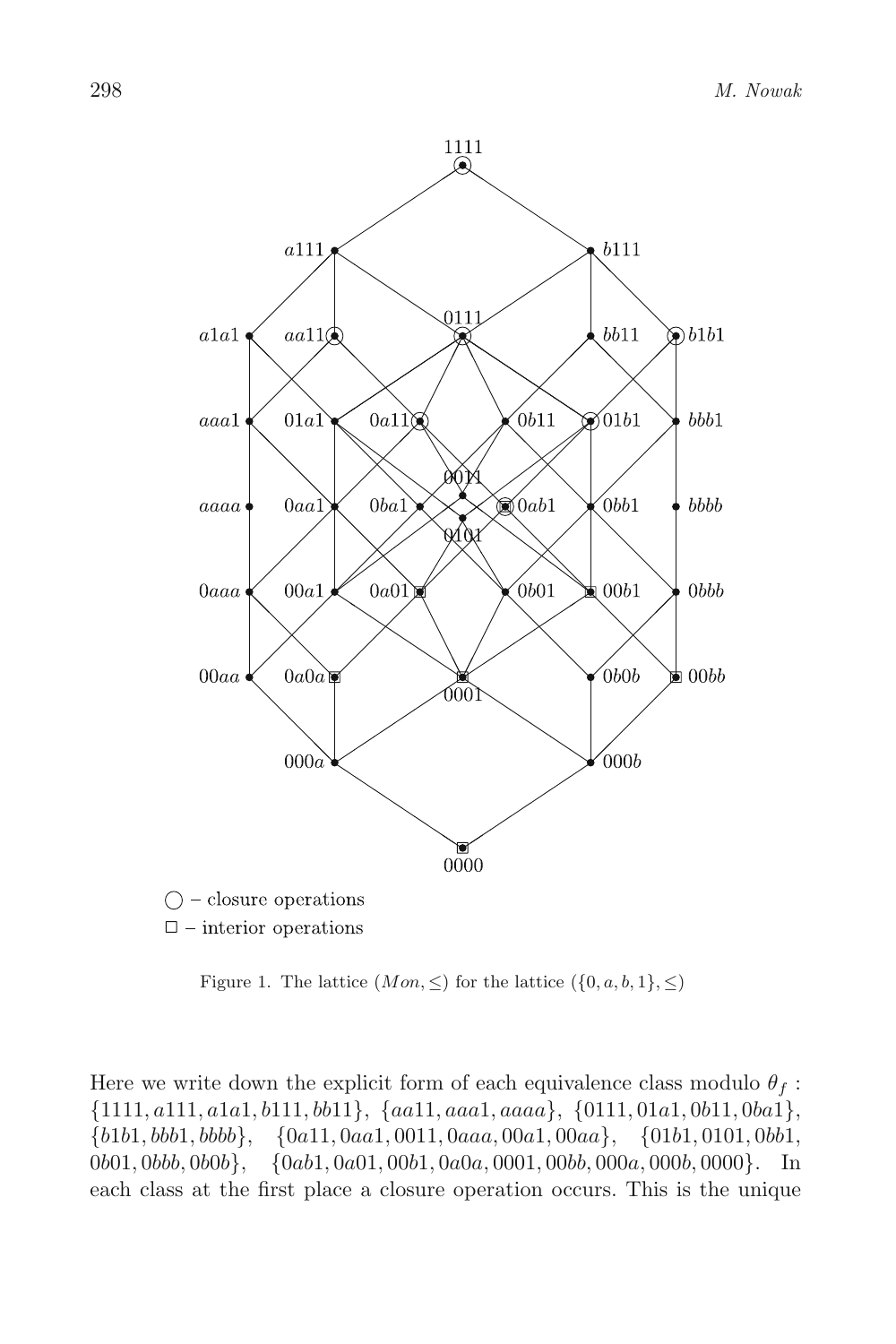

<span id="page-12-0"></span>Figure 2. The lattice of all closure and interior operations on the lattice  $({0, a, b, 1}, \leq)$ 

closure operation in a given class, being the greatest element of it, denoted so far as  $Cl_1(\alpha)$  or  $C_{f(\alpha)}$  for any map  $\alpha$  from the equivalence class.

Now let us proceed to a proof of Knaster-Tarski's theorem. To this aim first let us remind that given a monotone mapping  $\alpha : A \longrightarrow A$  we have:  $Cl_1(\alpha) = g(f(\alpha)) = C_{f(\alpha)}$ . Explicitly, for each  $a \in A$ ,  $C_{f(\alpha)}(a) = \inf_A \{x \in$  $f(\alpha): a \leq x$  = inf<sub>A</sub>{ $x \in A : \alpha(x) \leq x \& a \leq x$ }. The set  $f(\alpha) = \{x \in A : \alpha(x) \leq x \& a \leq x\}$  $A: \alpha(x) \leq x$ , is the closure system corresponding (by dual isomorphism q) to closure operation  $C_{f(\alpha)}$ , so  $f(C_{f(\alpha)}) = \{x \in A : C_{f(\alpha)}(x) \leq x\} = \{x \in A : C_{f(\alpha)}(x) \leq x\}$  $A: C_{f(\alpha)}(x) = x$  =  $f(\alpha)$ . Moreover,  $Int(\alpha) = g_d(f_d(\alpha)) = I_{f_d(\alpha)}$ , that is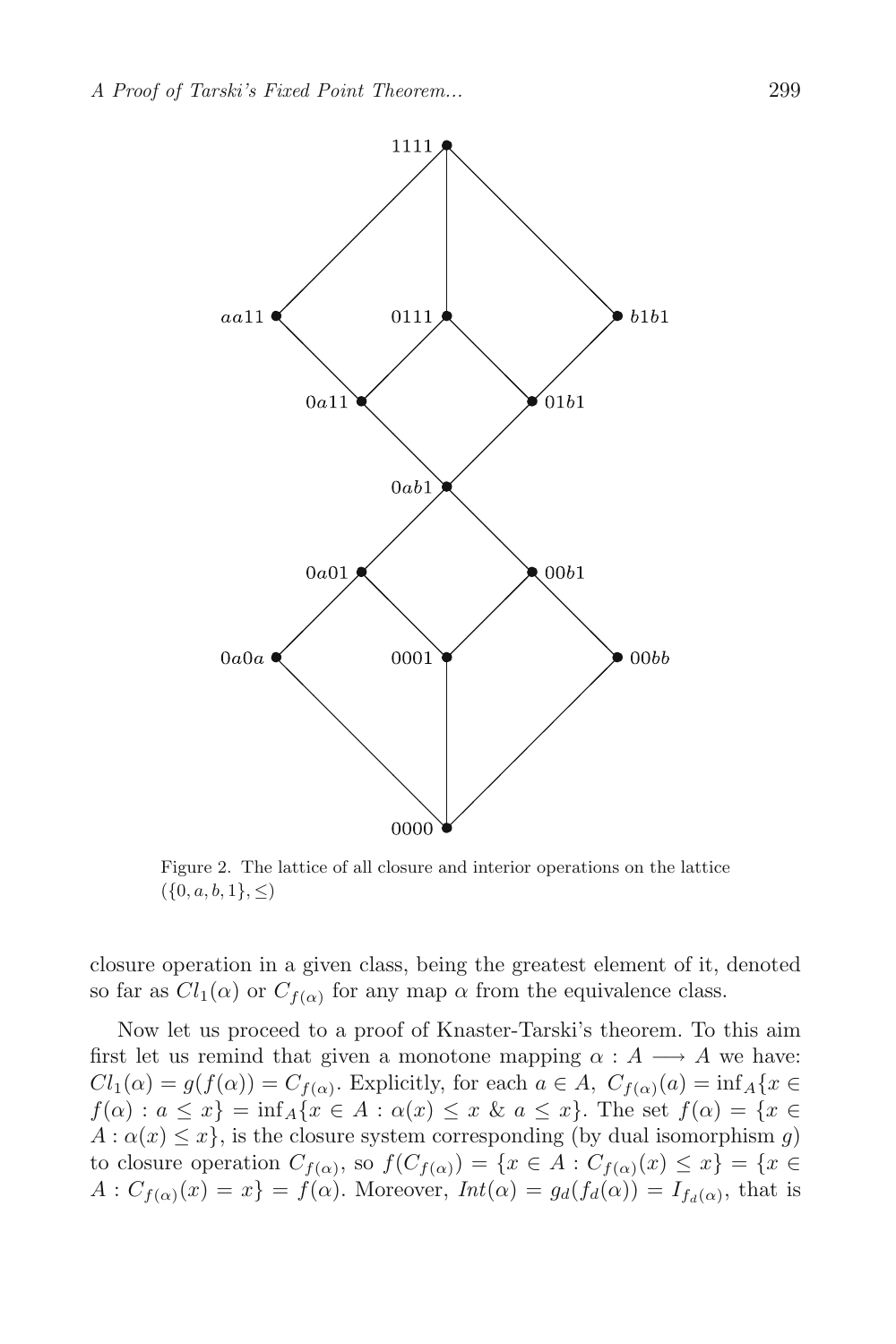$I_{f_d(\alpha)}(a) = \sup_A \{x \in f_d(\alpha) : x \le a\} = \sup_A \{x \in A : x \le \alpha(x) \& x \le a\}.$ The set  $f_d(\alpha) = \{x \in A : x \leq \alpha(x)\}\)$ , is the interior system corresponding (by isomorphism  $g_d$ ) to interior operation  $I_{f_d(\alpha)}$ , so  $f_d(I_{f_d(\alpha)}) = \{x \in A :$  $x \leq I_{f_d(\alpha)}(x) = \{x \in A : I_{f_d(\alpha)}(x) = x\} = f_d(\alpha)$ . Since  $\alpha$  is monotone, both systems:  $f(\alpha)$ ,  $f_d(\alpha)$  are closed on  $\alpha$  conceived as an unary operation on A.

<span id="page-13-2"></span>PROPOSITION 8. For all  $\alpha \in Mon$ :

- *(1) the interior system*  $f_d(\alpha)$  *is closed on the operation*  $C_{f(\alpha)}$ *: for any*  $a \in f_d(\alpha)$ ,  $C_{f(\alpha)}(a) \in f_d(\alpha)$ ,
- *(2) the closure system*  $f(\alpha)$  *is closed on the operation*  $I_{f_d(\alpha)}$ *: for any*  $a \in$  $f(\alpha)$ ,  $I_{f_d(\alpha)}(a) \in f(\alpha)$ .

PROOF. Assume that  $\alpha : A \longrightarrow A$  is any monotone mapping. In order to show (1) suppose that  $a \in f_d(\alpha)$ . Hence and from the assumption it follows that  $a \leq \alpha(a) \leq \alpha(C_{f(\alpha)}(a))$ . Moreover,  $\alpha(C_{f(\alpha)}(a)) \in f(\alpha)$  for  $C_{f(\alpha)}(a)$  is a closed element and the set  $f(\alpha)$  of all closed elements with respect to  $C_{f(\alpha)}$ is closed on  $\alpha$ . In this way,  $\alpha(C_{f(\alpha)}(a)) \in \{x \in f(\alpha) : a \leq x\}$ . Therefore,  $\inf_A\{x\in f(\alpha):a\leq x\}\leq \alpha(C_{f(\alpha)}(a)),$  that is,  $C_{f(\alpha)}(a)\leq \alpha(C_{f(\alpha)}(a)).$  This means that  $C_{f(\alpha)}(a) \in f_d(\alpha)$ . Analogously for (2). Obviously, the conditions (1) (2) are equivalent due to Lemma 1 (i)  $\leftrightarrow$  (iv) ([1](#page-5-0)), (2) are equivalent due to Lemma 1 (i)  $\Leftrightarrow$  (iv).

<span id="page-13-0"></span>Corollary 9. (The Knaster-Tarski's fixed point theorem [\[10\]](#page-14-0)) *Given a complete lattice*  $(A, \leq)$  *and a monotone function*  $\alpha : A \longrightarrow A$ *, the poset*  $(B, \leq)$ *, where*  $B = \{x \in A : x = \alpha(x)\}\$ *, is a complete lattice in which for*  $any X \subseteq B$ ,  $sup X = C_{f(\alpha)}(sup_{A} X)$  *and*  $inf X = I_{f_d(\alpha)}(inf_{A} X)$ .

PROOF. By simple application of Lemma [1](#page-5-0) for  $D = f(\alpha)$ ,  $O = f_d(\alpha)$ . Any of conditions  $(i) - (iv)$  of Lemma [1](#page-5-0) is satisfied due to Proposition [8.](#page-13-2)

**Open Access.** This article is distributed under the terms of the Creative Commons Attribution License which permits any use, distribution, and reproduction in any medium, provided the original author(s) and the source are credited.

#### <span id="page-13-3"></span>**References**

- [1] Blyth, T. S., *Lattices and Ordered Algebraic Structures*, Springer, Berlin, 2005.
- <span id="page-13-1"></span>[2] COUSOT, P., and R. COUSOT, Constructive versions of Tarski's fixed point theorems, *Pacific Journal of Mathematics* 82:43–57, 1979.
- <span id="page-13-4"></span>[3] Davey, B. A., and H. A., Priestley, *Introduction to Lattices and Order*, 2nd ed., Cambridge University Press, Cambridge, 2002.